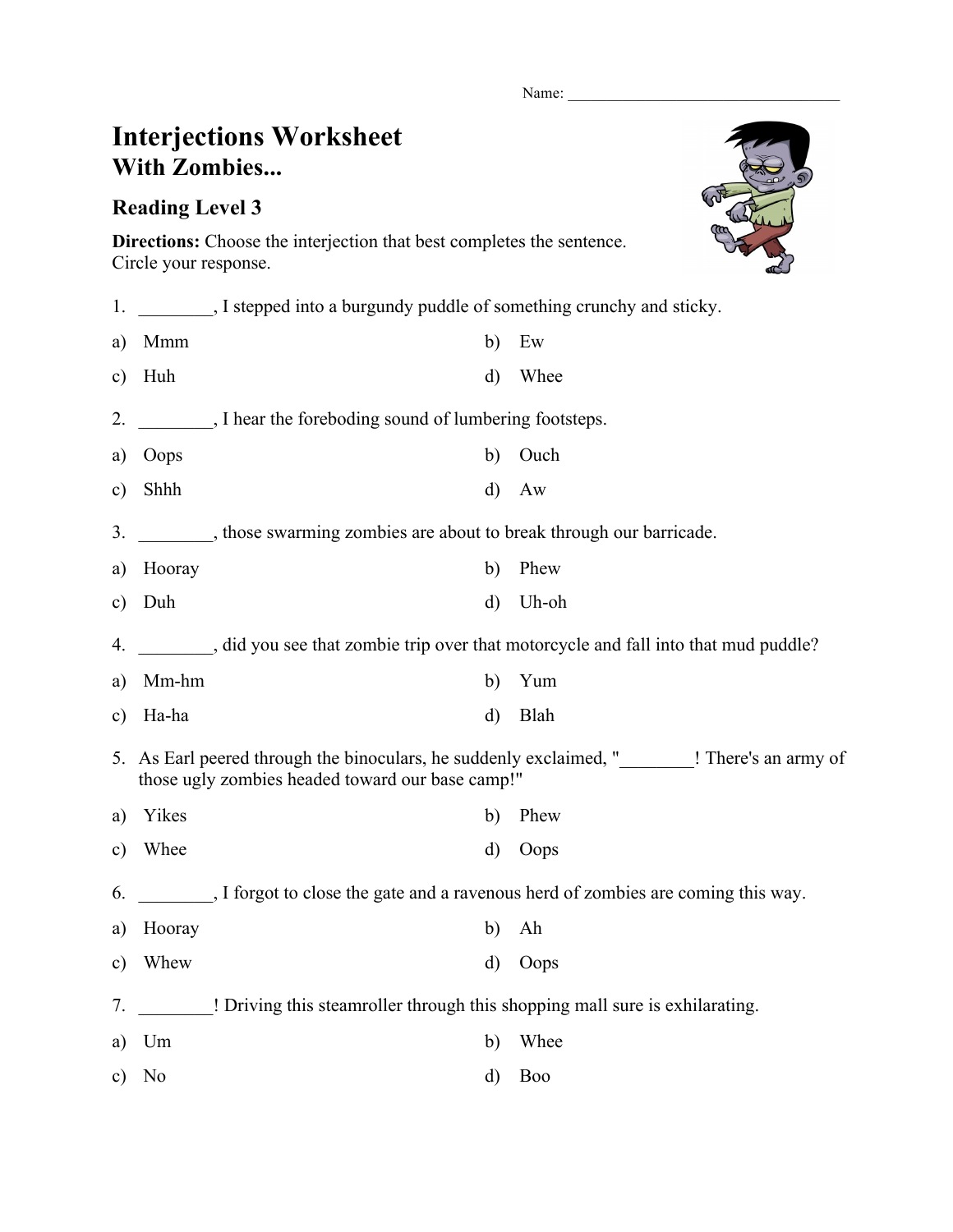|               | 8. Chuck questioned his party, " subsetion 2" did you guys remember to bring the rations?"                                            |              |                                                                                          |  |
|---------------|---------------------------------------------------------------------------------------------------------------------------------------|--------------|------------------------------------------------------------------------------------------|--|
| a)            | Phew                                                                                                                                  | b)           | Shhh                                                                                     |  |
| $\mathbf{c})$ | Um                                                                                                                                    | $\mathbf{d}$ | Hooray                                                                                   |  |
|               | 9. Kim slammed the door, barricaded it with a few pieces of furniture, and said, "_______, they<br>almost got us."                    |              |                                                                                          |  |
| a)            | Mmm                                                                                                                                   | b)           | Aw                                                                                       |  |
| $\mathbf{c})$ | Huh                                                                                                                                   | $\mathbf{d}$ | Phew                                                                                     |  |
| 10.           | Chuck couldn't quite make out what Earl was saying so he inquired, " subseteddary 2 Did you<br>say that Ken is a Ghandi now?"         |              |                                                                                          |  |
| a)            | Huh                                                                                                                                   | b)           | Shhh                                                                                     |  |
| $\mathbf{c})$ | Whew                                                                                                                                  | d)           | Oops                                                                                     |  |
| 11.           | Brock responded to the scent of Lara's beef stew broiling over the open campfire by letting<br>out a long, " $\qquad \qquad \ldots$ " |              |                                                                                          |  |
| a)            | Huh                                                                                                                                   | b)           | Aha                                                                                      |  |
| $\mathbf{c})$ | Mmm                                                                                                                                   | $\rm d)$     | Psst                                                                                     |  |
| 12.           | been sneaking in."                                                                                                                    |              | Earl discovered the hole in the fence and exclaimed, "________! This must be how they've |  |
| a)            | Ew                                                                                                                                    | b)           | Aha                                                                                      |  |
| $\mathbf{c})$ | Aw                                                                                                                                    | $\rm d)$     | Er                                                                                       |  |
| 13.           | Chuck reprimanded Kim for how she disposed of the lingering corpses by saying, "You have<br>to burn them. $\frac{1}{\sqrt{2}}$ .      |              |                                                                                          |  |
| a)            | Oh                                                                                                                                    | b)           | Um                                                                                       |  |
| $\mathbf{c})$ | Uh-oh                                                                                                                                 | d)           | Duh                                                                                      |  |
| 14.           |                                                                                                                                       |              | Gina shouted in excruciating pain, " summary leg is caught on this barbed wire fence!"   |  |
| a)            | Yes                                                                                                                                   | b)           | Aha                                                                                      |  |
| $\mathbf{c})$ | Ouch                                                                                                                                  | $\rm d)$     | Hooray                                                                                   |  |
| 15.           | When Brock saw Gina flip off the wall while shooting, Brock's jaw dropped in astonishment<br>and he said, "_____________!"            |              |                                                                                          |  |
| a)            | Aha                                                                                                                                   | b)           | Ew                                                                                       |  |
| C)            | Argh                                                                                                                                  | d)           | <b>Wow</b>                                                                               |  |
|               |                                                                                                                                       |              |                                                                                          |  |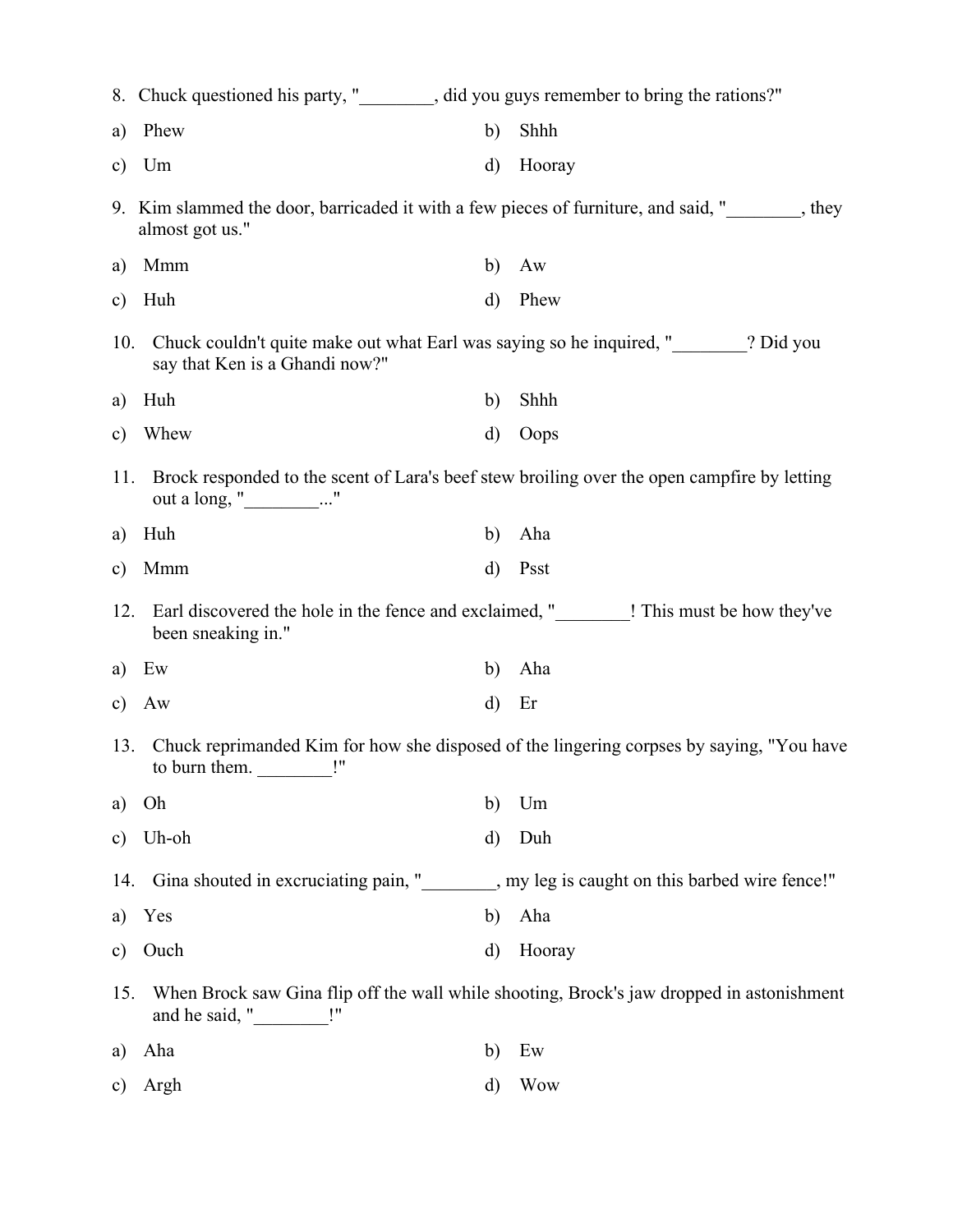|               | 16. After Gina explained how to operate the flamethrower, Dino said, " subsetimed the flamethrower, Dino said, " subsetimed in the flamethrower, Dino said, " subsetimed in the flamethrower, Dino said, " subsetimed in the f |              |                                                                                          |  |  |
|---------------|--------------------------------------------------------------------------------------------------------------------------------------------------------------------------------------------------------------------------------|--------------|------------------------------------------------------------------------------------------|--|--|
| a)            | Aw                                                                                                                                                                                                                             | b)           | Ugh                                                                                      |  |  |
| $\mathbf{c})$ | Huh                                                                                                                                                                                                                            | $\mathbf{d}$ | Oh                                                                                       |  |  |
| 17.           | When Brock offered Gina a small handgun, she rolled her eyes and replied by saying,<br>$\frac{1}{2}$ , isn't that cute?"                                                                                                       |              |                                                                                          |  |  |
| a)            | Aw                                                                                                                                                                                                                             | b)           | Argh                                                                                     |  |  |
| $\mathbf{c})$ | Phew                                                                                                                                                                                                                           | $\mathbf{d}$ | Whew                                                                                     |  |  |
|               | 18. As Dino paced along the wall, he said to himself, " Sall 2015 and the guard duty."                                                                                                                                         |              |                                                                                          |  |  |
| a)            | Ooh                                                                                                                                                                                                                            | b)           | Mmm                                                                                      |  |  |
| $\mathbf{c})$ | Ugh                                                                                                                                                                                                                            | $\mathbf{d}$ | Shhh                                                                                     |  |  |
| 19.           | Lara slowly opened the bathroom door and then released a terrified shout, "Eek, there's a<br>zombie in here!"                                                                                                                  |              |                                                                                          |  |  |
| a)            | Aw                                                                                                                                                                                                                             | $\mathbf{b}$ | Eek                                                                                      |  |  |
| $\mathbf{c})$ | Huh                                                                                                                                                                                                                            | $\rm d)$     | Ouch                                                                                     |  |  |
| 20.           | _______, brains" grunted the zombie as he stumbled toward Gina, dragging a loosely<br>attached foot behind him.                                                                                                                |              |                                                                                          |  |  |
| a)            | Oops                                                                                                                                                                                                                           | b)           | Ahem                                                                                     |  |  |
| $\mathbf{c})$ | Phew                                                                                                                                                                                                                           | $\mathbf{d}$ | Argh                                                                                     |  |  |
| 21.           | Earl whispered to Dino as they crouched behind the kitchen cabinets, " ! When I<br>give the signal, you run open the garage door."                                                                                             |              |                                                                                          |  |  |
|               | a) Ick<br>b) Pfft                                                                                                                                                                                                              |              |                                                                                          |  |  |
| $\mathbf{c})$ | Psst                                                                                                                                                                                                                           | $\mathbf{d}$ | Oh                                                                                       |  |  |
| 22.           | to get us all killed if you keep thinking up foolish stuff like that."                                                                                                                                                         |              | Gina scowled in derision and said, "<br>! That's a horrible plan, Earl, and you're going |  |  |
| a)            | Pfft                                                                                                                                                                                                                           | b)           | Mmm                                                                                      |  |  |
| $\mathbf{c})$ | Ooh                                                                                                                                                                                                                            | d)           | Whee                                                                                     |  |  |
| 23.           | Gina interrupted Dino by saying, "<br>Dino."                                                                                                                                                                                   |              | ! Kim has requested your help in the kitchen,                                            |  |  |
| a)            | Eh                                                                                                                                                                                                                             | b)           | Huh                                                                                      |  |  |
| $\mathbf{c})$ | Ahem                                                                                                                                                                                                                           | d)           | Yay                                                                                      |  |  |